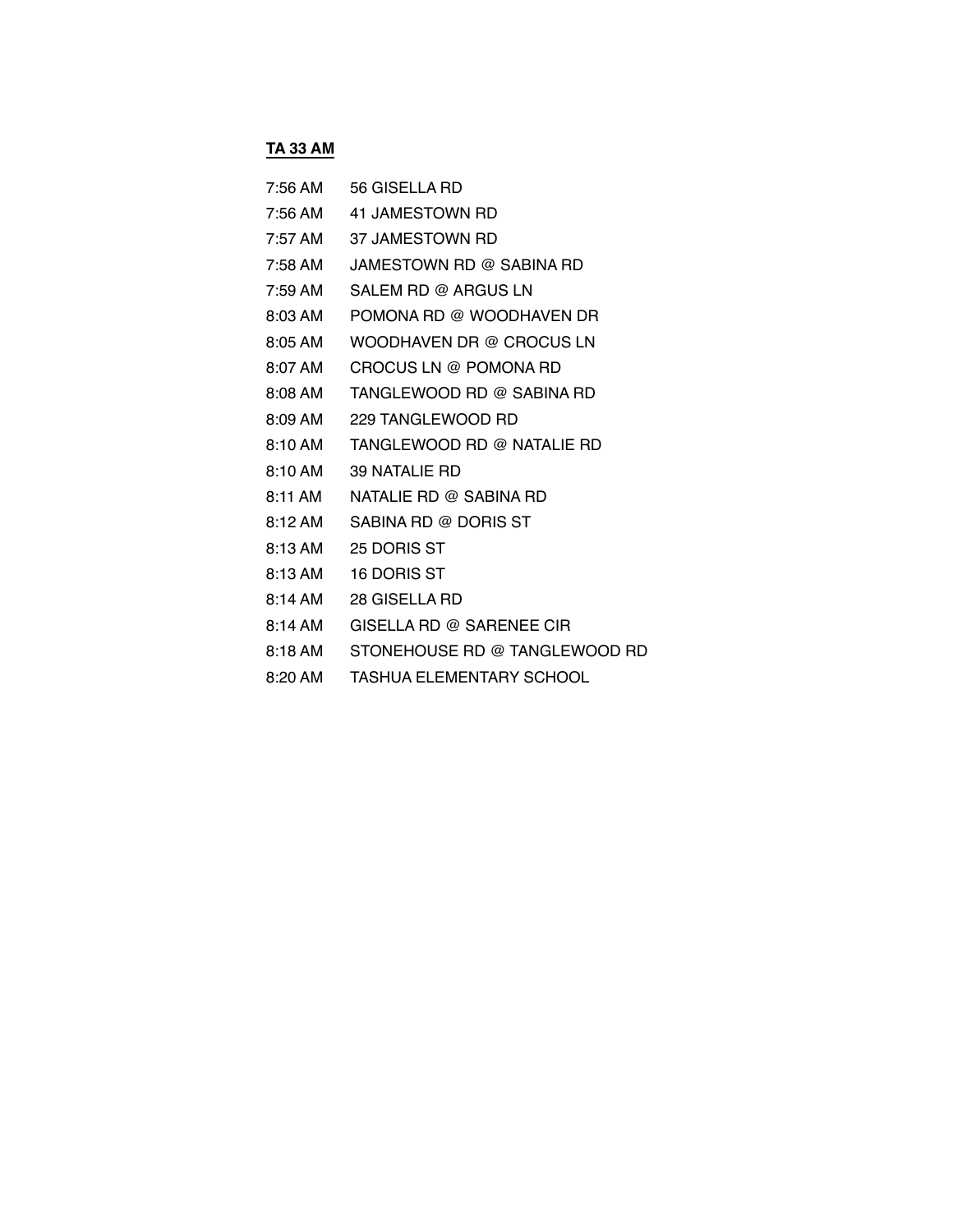## TA 33 PM

| $3:20$ PM | <b>TASHUA ELEMENTARY SCHOOL</b> |
|-----------|---------------------------------|
| $3:27$ PM | STONEHOUSE RD @ TANGLEWOOD RD   |
| $3:28$ PM | TANGLEWOOD RD @ STONEHOUSE RD   |
| $3:29$ PM | 41 JAMESTOWN RD                 |
| $3:30$ PM | 37 JAMESTOWN RD                 |
| 3:31 PM   | JAMESTOWN RD @ SABINA RD        |
| $3:32$ PM | SABINA RD @ DORIS ST            |
| $3:33$ PM | 25 DORIS ST                     |
| $3:33$ PM | 16 DORIS ST                     |
| 3:34 PM   | TANGLEWOOD RD @ NATALIE RD      |
| $3:35$ PM | 39 NATALIE RD                   |
| $3:35$ PM | NATALIE RD @ SABINA RD          |
| $3:37$ PM | SALEM RD @ ARGUS LN             |
| 3:41 PM   | POMONA RD @ WOODHAVEN DR        |
| 3:42 PM   | WOODHAVEN DR @ CROCUS LN        |
| $3:44$ PM | CROCUS LN @ POMONA RD           |
| $3:47$ PM | TANGLEWOOD RD @ SABINA RD       |
| $3:48$ PM | 229 TANGLEWOOD RD               |
| $3:49$ PM | 28 GISELLA RD                   |

3:50 PM GISELLA RD @ SARENEE CIR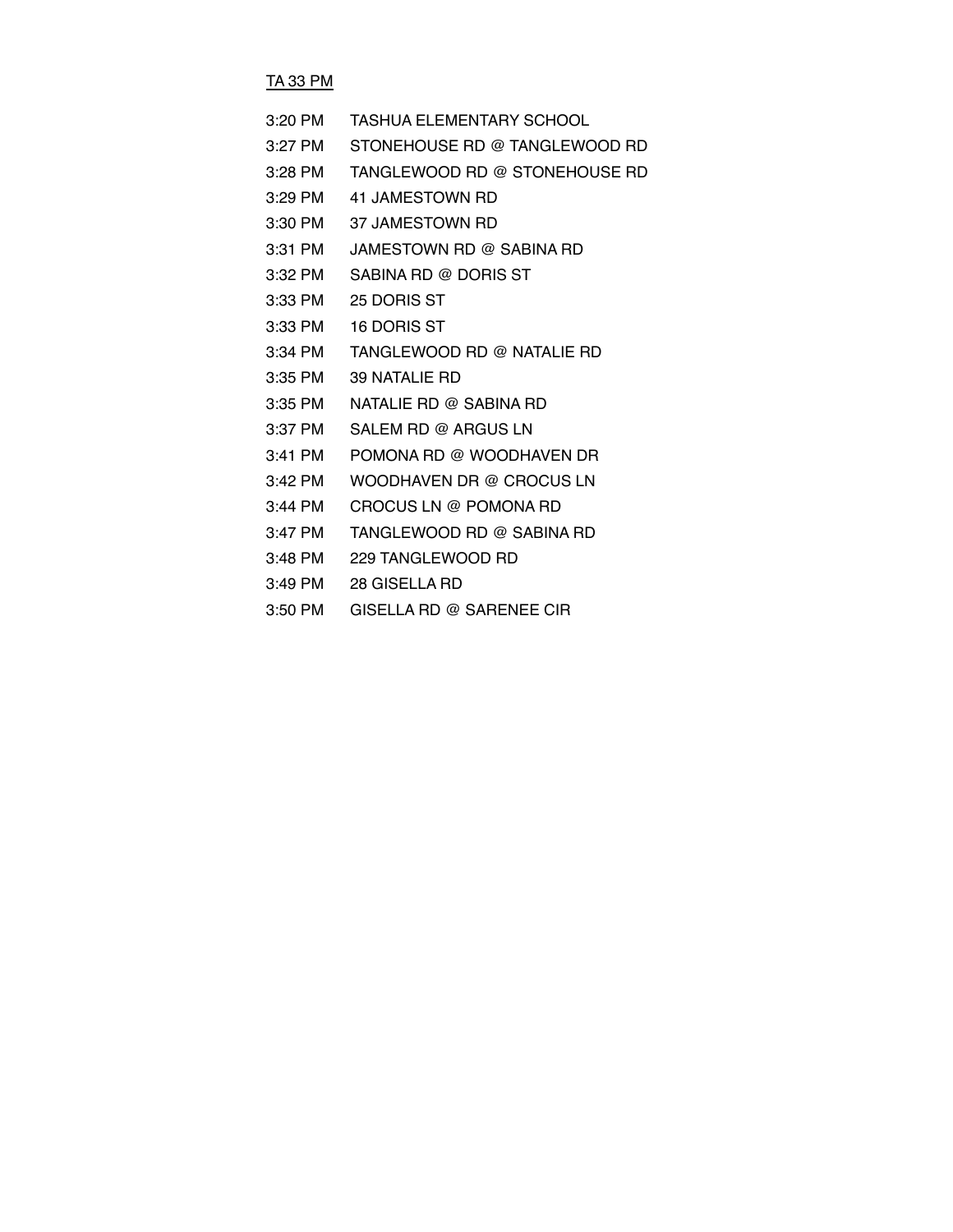#### **TA 34 AM**

| $7:59$ AM         | OLD MINE RD @ TUNGSTEN CIR                                  |
|-------------------|-------------------------------------------------------------|
| $8:03$ AM         | MONROE TPKE @ WOODLAND HILLS DR                             |
| 8:07 AM           | 6775 MAIN ST                                                |
| 8:11 AM<br>8:12AM | MAIN ST @ GOVERNOR TRUMBULL WAY<br>MAIN ST @ SIR THOMAS WAY |
| 8:13AM            | 6475 MAIN ST                                                |
| 8:13 AM           | 6395 MAIN ST                                                |
| 8:15 AM           | STONEHOUSE RD @ SANFORD AVE                                 |
| 8:17 AM           | STONEHOUSE RD @ TASHUA LN                                   |
| 8:19 AM           | 340 STONEHOUSE RD                                           |
| $8:20$ AM         | TASHUA ELEMENTARY SCHOOL                                    |
|                   |                                                             |

#### **TA 34 PM**

- 3:20 PM TASHUA ELEMENTARY SCHOOL
- 3:27 PM 340 STONEHOUSE RD
- 3:30 PM STONEHOUSE RD @ SANFORD AVE
- 3:32 PM STONEHOUSE RD @ TASHUA LN
- 3:36 PM 6395 MAIN ST
- 3:37 PM 6475 MAIN ST
- 3:40 PM 6775 MAIN ST
- 3:41 PM MAIN ST @ SIR THOMAS WAY
- 3:42 PM MAIN ST @ GOVERNOR TRUMBULL WAY
- 3:47 PM OLD MINE RD @ TUNGSTEN CIR
- 3:54 PM MONROE TPKE @ WOODLAND HILLS DR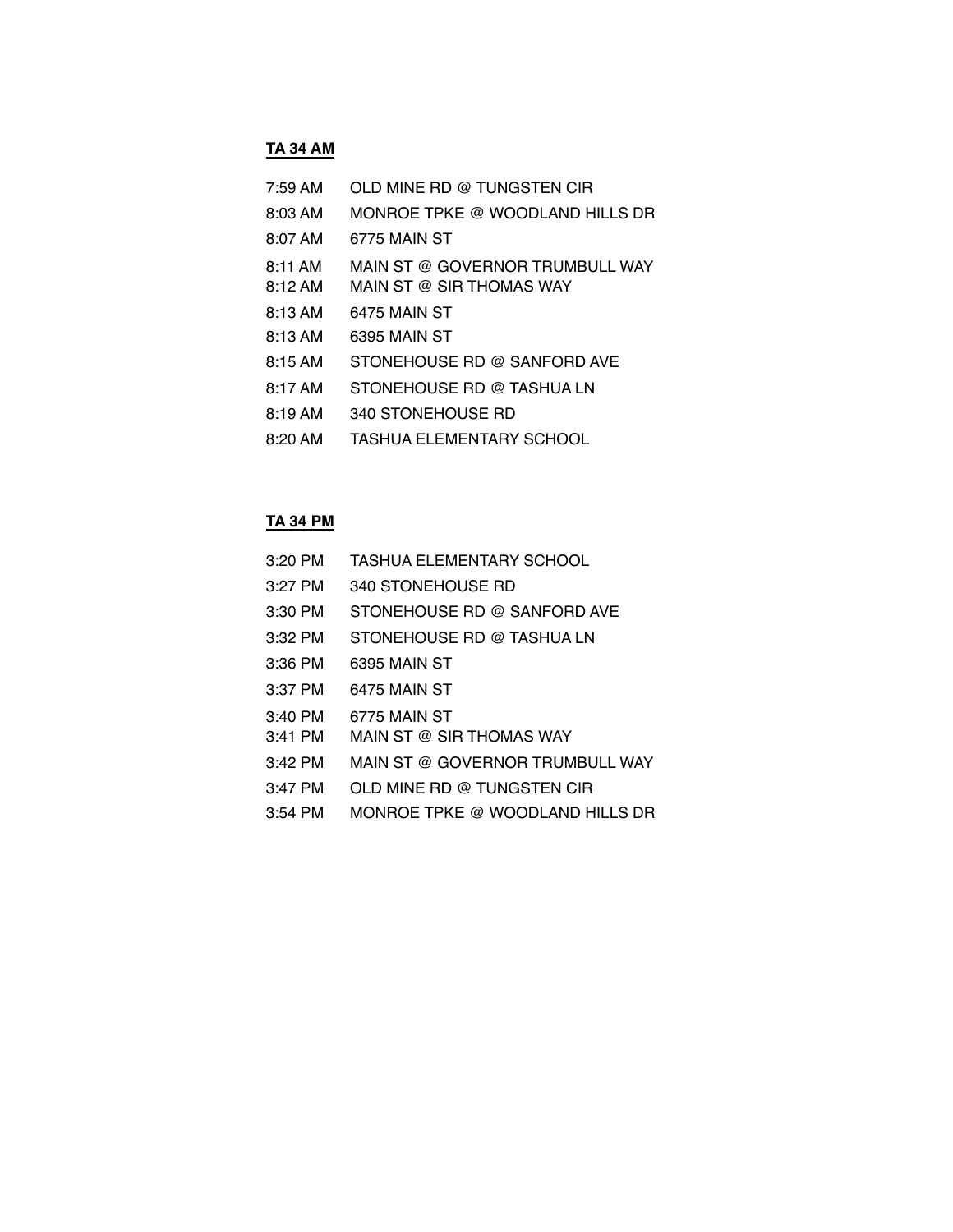**TA 35 AM** 

| 7:40 AM | COVENTRY LN @ TUDOR LN                          |
|---------|-------------------------------------------------|
| 7:41 AM | COVENTRY LN @ CRESCENT LN                       |
| 7:43 AM | COVENTRY LN @ AUTUMN DR                         |
|         | 7:44 AM RED BARN RD @ CRESCENT LN               |
|         | $7:46$ AM $18$ RED BARN RD                      |
| 7:48 AM | 5109 MADISON AVE                                |
|         | 7:48 AM MADISON AVE @ SAXONY DR                 |
|         | 7:49 AM MADISON AVE @ BRITTANY AVE              |
|         | 7:50 AM MADISON AVE @ FULLER RD                 |
| 7:51 AM | 4981 MADISON AVE                                |
|         | 7:51 AM MADISON AVE @ MALLETT DR @ WESTFIELD DR |
|         | 7:52 AM 4955 MADISON AVE                        |
|         | 7:54 AM HERITAGE DR @ CAPTAIN'S WALK            |
|         | 7:55 AM CAPTAIN'S WALK @ WENDOVER RD            |
| 7:57 AM | WESTFIELD DR @ BULL FROG LN                     |
|         | 7:58 AM 26 BULL FROG LN                         |
| 7:59 AM | 44 BULL FROG LN                                 |
|         | 8:00 AM FULLER RD @ HORSE TAVERN RD             |
|         | 8:01 AM HORSE TAVERN RD @ POST GATE RD          |
| 8:02 AM | 75 HORSE TAVERN RD                              |
|         | 8:03 AM HORSE TAVERN RD @ CRABAPPLE RD          |
| 8:03 AM | CRABAPPLE RD @ VIXEN RD                         |
|         | 8:04 AM 42 VIXEN RD                             |
| 8:05 AM | VIXEN RD @ COTTONTAIL TRL                       |
| 8:07 AM | SEELEY RD @ COLONIAL DR                         |
| 8:07 AM | 25 COLONIAL DR                                  |
| 8:09 AM | COLONIAL DR @ CRABAPPLE RD                      |
| 8:10 AM | HERITAGE DR @ TWELVE O'CLOCK DR                 |
| 8:12 AM | 4833 MADISON AVE                                |
| 8:14 AM | SEELEY RD @ GOLDEN ROD TRL                      |
|         |                                                 |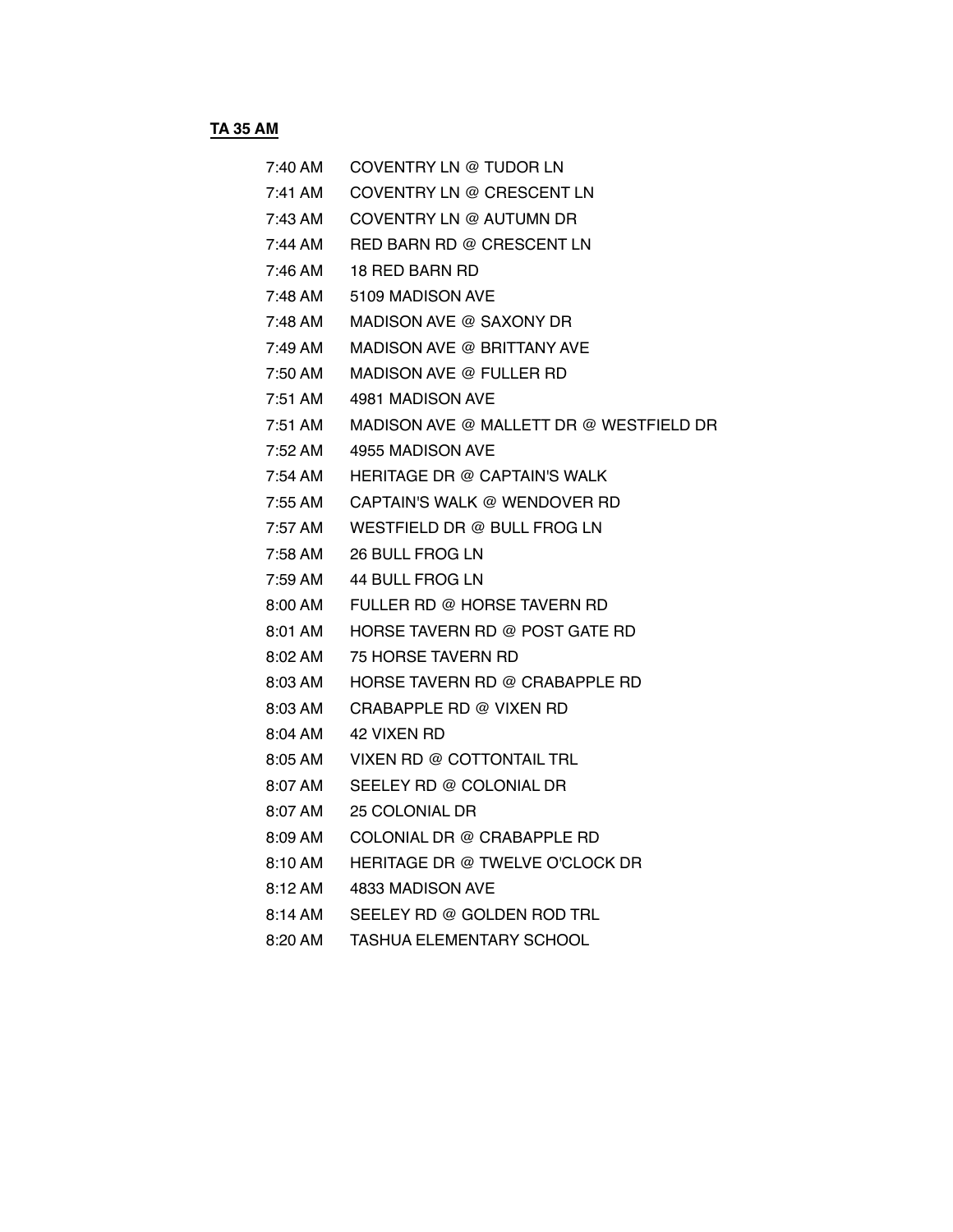# **TA 35 PM**

| 3:20 PM   | TASHUA ELEMENTARY SCHOOL                      |
|-----------|-----------------------------------------------|
| $3:28$ PM | MADISON AVE @ MALLETT DR @ WESTFIELD DR       |
| 3:29 PM   | MADISON AVE @ BRITTANY AVE                    |
| 3:30 PM   | MADISON AVE @ SAXONY DR/5069 MADISON AVE      |
| $3:31$ PM | MADISON AVE @ FARMSTEAD LN SOUTH/5099 MADISON |
| $3:33$ PM | COVENTRY LN @ TUDOR LN                        |
| 3:34 PM   | COVENTRY LN @ CRESCENT LN                     |
| $3:35$ PM | COVENTRY LN @ AUTUMN DR                       |
| 3:37 PM   | RED BARN RD @ CRESCENT LN                     |
| $3:38$ PM | 18 RED BARN RD                                |
| 3:40 PM   | 5109 MADISON AVE                              |
| 3:42 PM   | MADISON AVE @ FULLER RD                       |
| $3:42$ PM | 4981 MADISON AVE                              |
| 3:43 PM   | 4955 MADISON AVE                              |
| $3:45$ PM | CAPTAIN'S WALK @ WENDOVER RD                  |
| 3:47 PM   | WESTFIELD DR @ BULL FROG LN                   |
| 3:48 PM   | 26 BULL FROG LN                               |
| 3:49 PM   | 44 BULL FROG LN                               |
| $3:50$ PM | FULLER RD @ HORSE TAVERN RD                   |
| $3:51$ PM | HORSE TAVERN RD @ POST GATE RD                |
| $3:52$ PM | 75 HORSE TAVERN RD                            |
| $3:53$ PM | HORSE TAVERN RD @ CRABAPPLE RD                |
| $3:54$ PM | CRABAPPLE RD @ VIXEN RD                       |
| $3:54$ PM | 42 VIXEN RD                                   |
| 3:56 PM   | VIXEN RD @ COTTONTAIL TRL                     |
| 3:57 PM   | SEELEY RD @ COLONIAL DR                       |
|           | 3:58 PM 25 COLONIAL DR                        |
| 3:59 PM   | COLONIAL DR @ CRABAPPLE RD                    |
| 4:00 PM   | HERITAGE DR @ TWELVE O'CLOCK DR               |
| 4:01 PM   | <b>HERITAGE DR @ CAPTAIN'S WALK</b>           |
| 4:03 PM   | 4833 MADISON AVE                              |
| 4:05 PM   | SEELEY RD @ GOLDEN ROD TRL                    |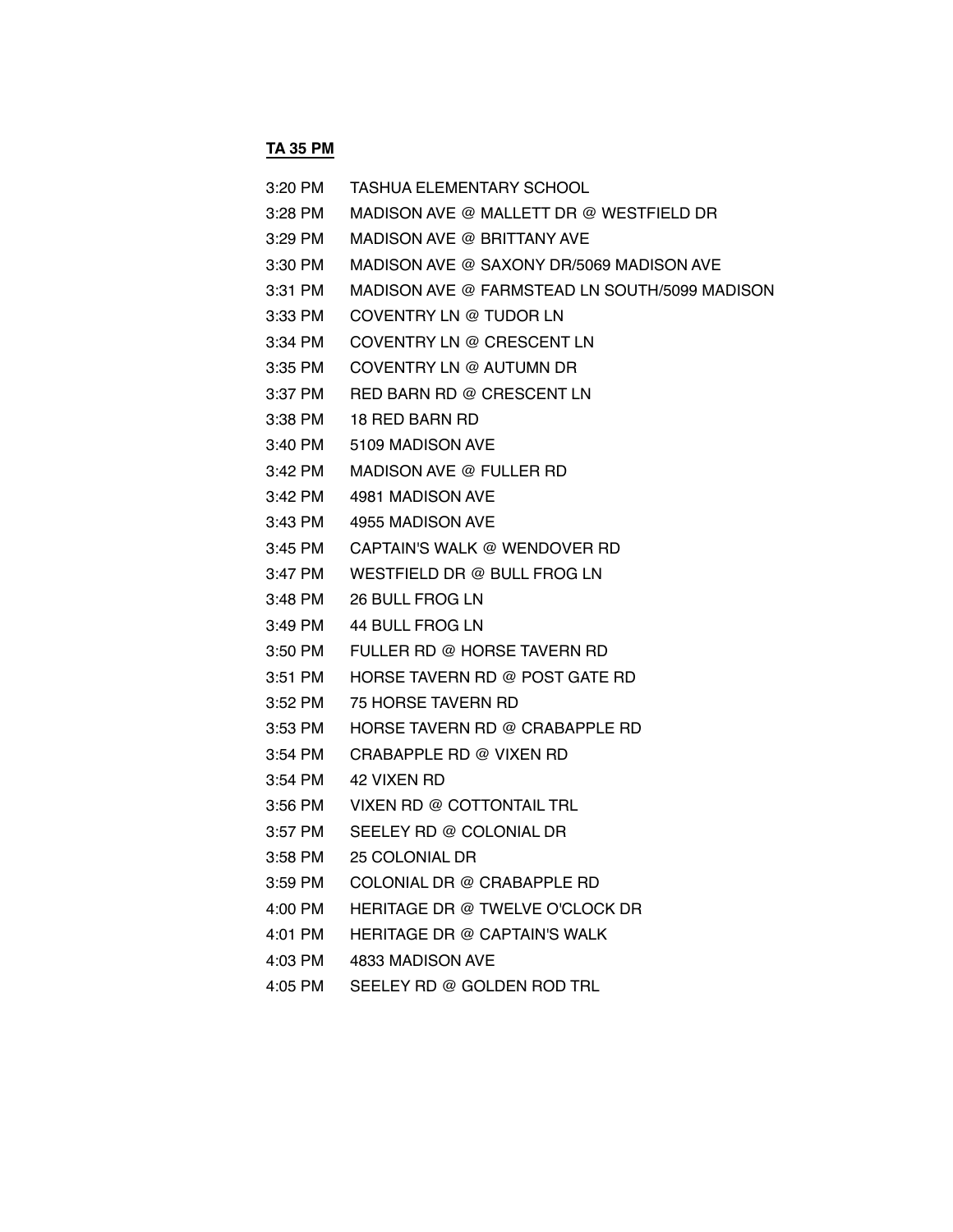### **TA 36 AM**

| $7:47$ AM           | 5196 MADISON AVE                     |
|---------------------|--------------------------------------|
| 7:49 AM             | TASHUA RD @ HAVILAND DR/91 TASHUA RD |
| 7:51 AM             | 7050 MAIN ST                         |
| 7:53 AM             | 44 TASHUA RD                         |
| 7:53 AM             | 103 TASHUA RD/94 TASHUA RD           |
| $7:54$ AM           | 172/173 TASHUA RD                    |
| $7:55$ AM           | COVENTRY LN @ TASHUA RD              |
| 7:56 AM             | TASHUA RD @ KENT LN                  |
| 7:57 AM             | 5196 MADISON AVE                     |
| 7:58 AM             | 5245 MADISON AVE                     |
| 7:58 AM             | MADISON AVE @ EDINBURG LN            |
| 7:58 AM             | 5259 MADISON AVE                     |
| 7:59 AM             | MADISON AVE @ KITCHER CT             |
| $8:00 \, \text{AM}$ | <b>38 KITCHER CT</b>                 |
| 8:01 AM             | KITCHER CT @ KENT LN                 |
| 8:02 AM             | EDINBURG LN @ MEADOW RIDGE DR        |
| $8:04$ AM           | <b>KENT LN @ NEWTON LN</b>           |
| $8:05 \, \text{AM}$ | 5316 MADISON AVE                     |
| 8:07 AM             | STURBRIDGE LN @ CHAPEL HILL DR       |
| 8:08 AM             | 5288 MADISON AVE                     |
| 8:11 AM             | 91 STURBRIDGE LN                     |
| $8:12 \text{ AM}$   | STURBRIDGE LN @ ESSEX LN             |
| 8:13 AM             | 40 HIGH RIDGE RD                     |
| 8:14 AM             | 58 HIGH RIDGE RD                     |

- 8:14 AM 80 HIGH RIDGE RD
- 8:20 AM TASHUA ELEMENTARY SCHOOL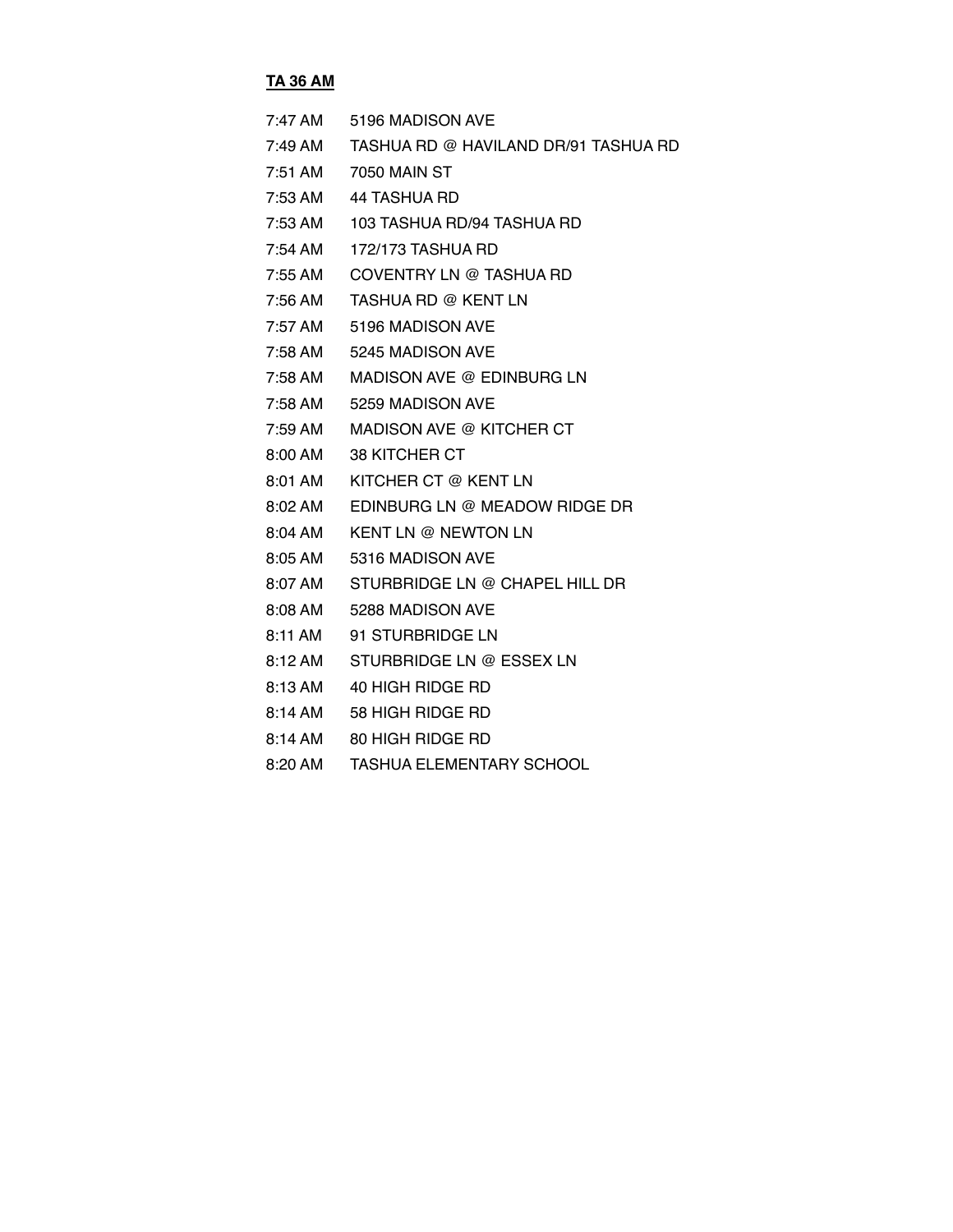# **TA 36 PM**

| $3:20$ PM | <b>TASHUA ELEMENTARY SCHOOL</b> |
|-----------|---------------------------------|
| $3:32$ PM | 7050 MAIN ST                    |
| 3:34 PM   | 44 TASHUA RD                    |
| 3:35 PM   | 103 TASHUA RD/94 TASHUA RD      |
| 3:35 PM   | 172/173 TASHUA RD               |
| 3:36 PM   | COVENTRY LN @ TASHUA RD         |
| 3:37 PM   | TASHUA RD @ KENT LN             |
| 3:38 PM   | 5196 MADISON AVE                |
| $3:39$ PM | MADISON AVE @ EDINBURG LN       |
| $3:40$ PM | EDINBURG LN @ MEADOW RIDGE DR   |
| $3:41$ PM | KENT LN @ KITCHER CT            |
| $3:42$ PM | <b>38 KITCHER CT</b>            |
| $3:42$ PM | MADISON AVE @ KITCHER CT        |
| $3:43$ PM | 5288 MADISON AVE                |
| $3:45$ PM | <b>KENT LN @ NEWTON LN</b>      |
| $3:46$ PM | 5259 MADISON AVE                |
| $3:47$ PM | 5245 MADISON AVE                |
| 3:47 PM   | ESSEX LN @ STURBRIDGE LN        |
| $3:49$ PM | 40 HIGH RIDGE RD                |
| $3:49$ PM | 58 HIGH RIDGE RD                |
| 3:50 PM   | 80 HIGH RIDGE RD                |
| 3:51 PM   | 91 STURBRIDGE LN                |
|           |                                 |

- 3:52 PM STURBRIDGE LN @ CHAPEL HILL DR
- 3:54 PM 5316 MADISON AVE
- 3:58 PM TASHUA RD @ HAVILAND DR/91 TASHUA RD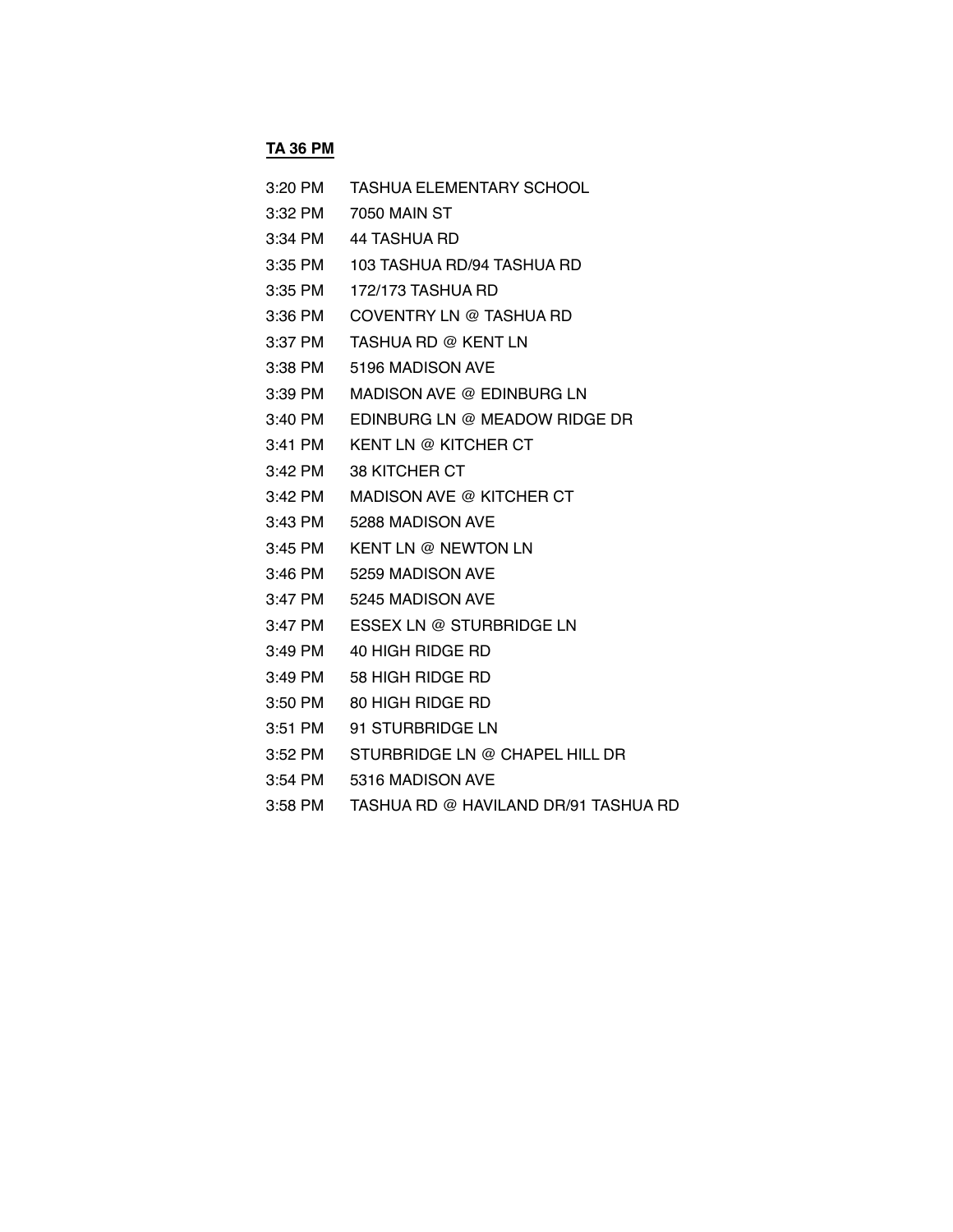#### **TA 37 AM**

- 7:55 AM 10 VELVET ST
- 7:56 AM 600 TASHUA RD
- 7:56 AM 562 TASHUA RD
- 7:57 AM TASHUA RD @ COLD SPRING DR
- 7:57 AM COLD SPRING DR @ FRESH MEADOW DR
- 7:58 AM 116 FRESH MEADOW DR
- 7:59 AM FRESH MEADOW DR @ SENTRY HILL
- 8:02 AM 5145 MADISON AVE
- 8:02 AM 5133 MADISON AVE
- 8:03 AM MADISON AVE @ FARMSTEAD LN NORTH
- 8:03 AM MADISON AVE @ FARMSTEAD LN SOUTH/5099 MADISON
- 8:06 AM BRITTANY AVE @ NORMANDY RD
- 8:08 AM SURREY LN @ OLD TREE FARM LN
- 8:09 AM 54 OLD TREE FARM LN
- 8:10 AM OLD TREE FARM LN @ SURREY LN WEST
- 8:11 AM NORMANDY RD @ BRETTONWOODS RD
- 8:13 AM SAXONY DR @ BRETTONWOODS RD
- 8:17 AM STONEHOUSE RD @ GATEHOUSE RD
- 8:20 AM TASHUA ELEMENTARY SCHOOL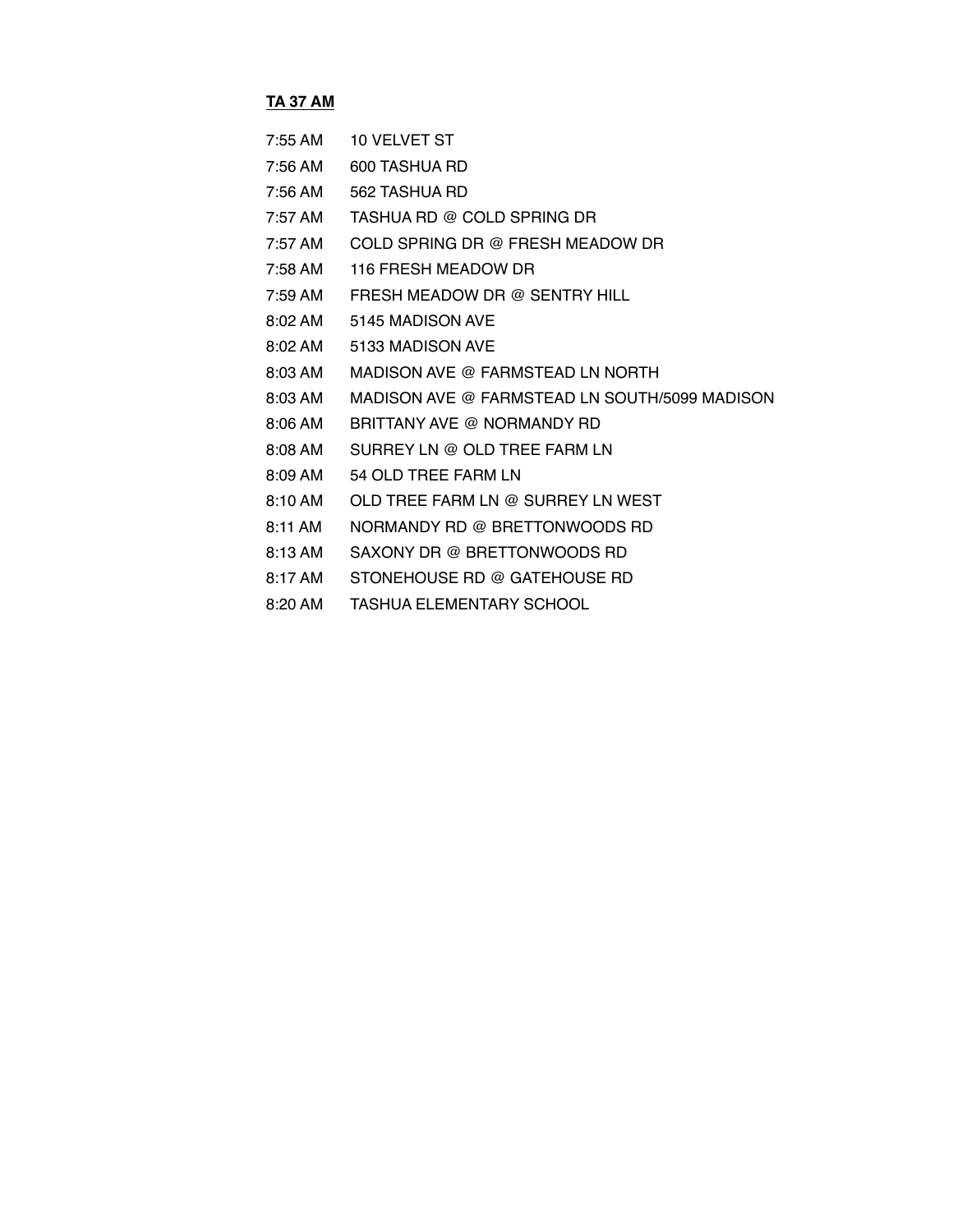# **TA 37 PM**

| 3:20 PM   | TASHUA ELEMENTARY SCHOOL          |
|-----------|-----------------------------------|
| 3:27 PM   | STONEHOUSE RD @ GATEHOUSE RD      |
| 3:32 PM   | BRITTANY AVE @ NORMANDY RD        |
| 3:34 PM   | SURREY LN @ OLD TREE FARM LN      |
| $3:35$ PM | OLD TREE FARM LN @ SURREY LN WEST |
| 3:36 PM   | 54 OLD TREE FARM LN               |
| 3:37 PM   | NORMANDY RD @ BRETTONWOODS RD     |
| $3:39$ PM | SAXONY DR @ BRETTONWOODS RD       |
| $3:41$ PM | MADISON AVE @ FARMSTEAD LN SOUTH  |
| $3:43$ PM | FRESH MEADOW DR @ SENTRY HILL     |
| $3:45$ PM | FRESH MEADOW DR @ COLD SPRING DR  |
| $3:45$ PM | COLD SPRING DR @ TASHUA RD        |
| $3:46$ PM | 5145 MADISON AVE                  |
| $3:49$ PM | 116 FRESH MEADOW DR               |
| 3:50 PM   | MADISON AVE @ FARMSTEAD LN NORTH  |
| 3:51 PM   | 5133 MADISON AVE                  |
| 3:52 PM   | 562 TASHUA RD                     |
| $3:52$ PM | 600 TASHUA RD                     |
|           |                                   |

3:53 PM 10 VELVET ST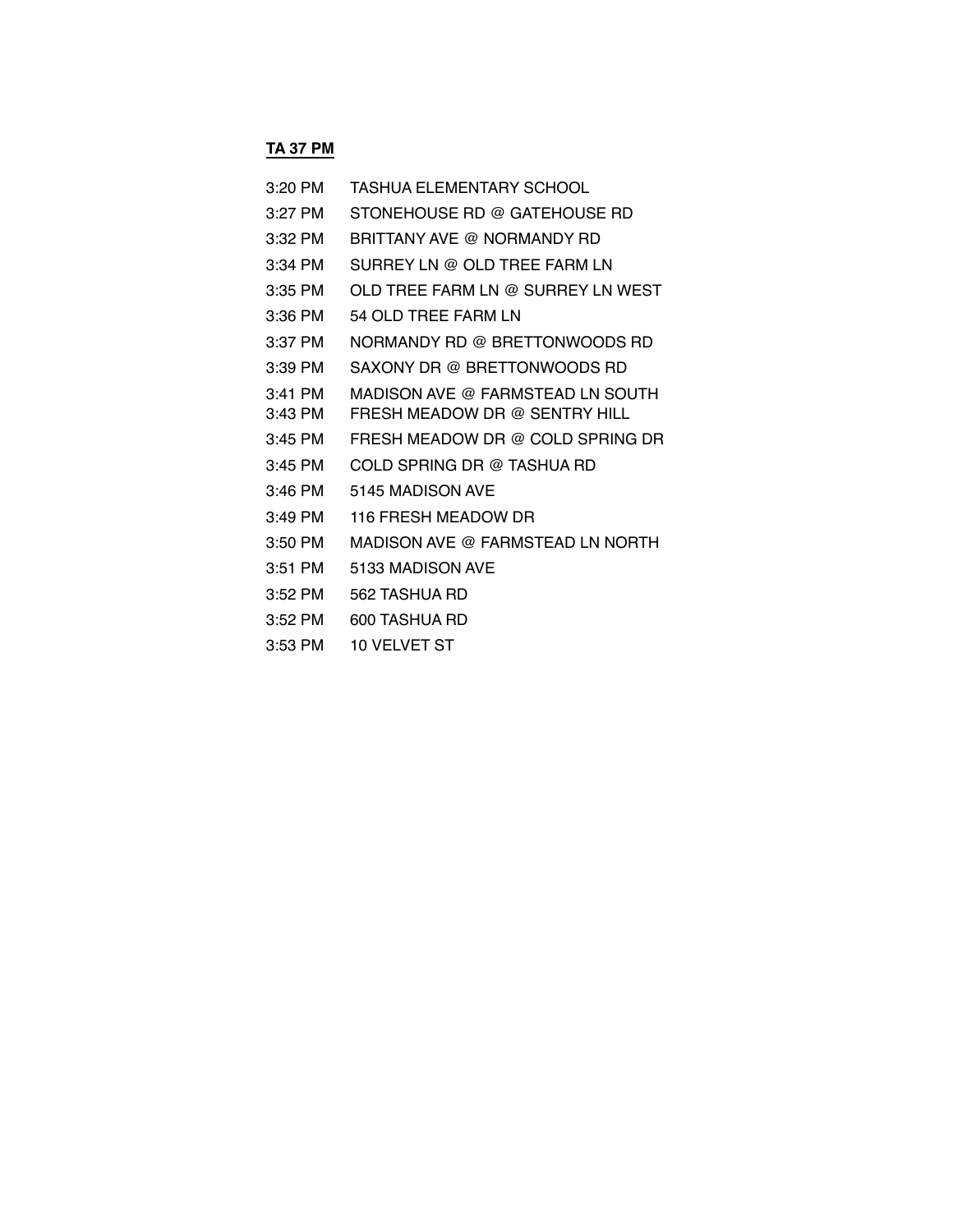## **TA 38 AM**

| 7:54 AM | 344 DAYTON RD                    |
|---------|----------------------------------|
| 7:56 AM | MEADOWVIEW DR @ WEDGEWOOD RD     |
| 7:57 AM | MEADOWVIEW DR @ ECHO HILL RD     |
| 7:59 AM | MEADOWVIEW DR @ NORTH LYNWOOD DR |
| 7:59 AM | OAKLAND DR @ N LYNWOOD DR        |
| 8:02 AM | STONEHOUSE RD @ THOMAS ST        |
| 8:04 AM | <b>122 STONEHOUSE RD</b>         |
| 8:04 AM | 140 STONEHOUSE RD                |
| 8:05 AM | 218 STONEHOUSE RD                |
| 8:06 AM | TANGLEWOOD RD @ BEECHWOOD AVE    |
| 8:07 AM | 125 BEECHWOOD AVE                |
| 8:08 AM | BEECHWOOD AVE @ SUNBEAM DR       |
| 8:08 AM | SUNBEAM DR @ SOLAR RIDGE         |
| 8:09 AM | 10 SOLAR RIDGE                   |
| 8:11 AM | W ROCK RD @ THORNWOOD PL         |
| 8:11 AM | W ROCK RD @ FIELDCREST DR        |
| 8:14 AM | WEDGEWOOD RD @ FIELDCREST DR     |
| 8:15 AM | WEDGEWOOD RD @ ASBURY RD         |
| 8:16 AM | ASBURY RD @ RAVEN RD             |
| 8:17 AM | ASBURY RD @ STEMWAY RD           |

8:20 AM TASHUA ELEMENTARY SCHOOL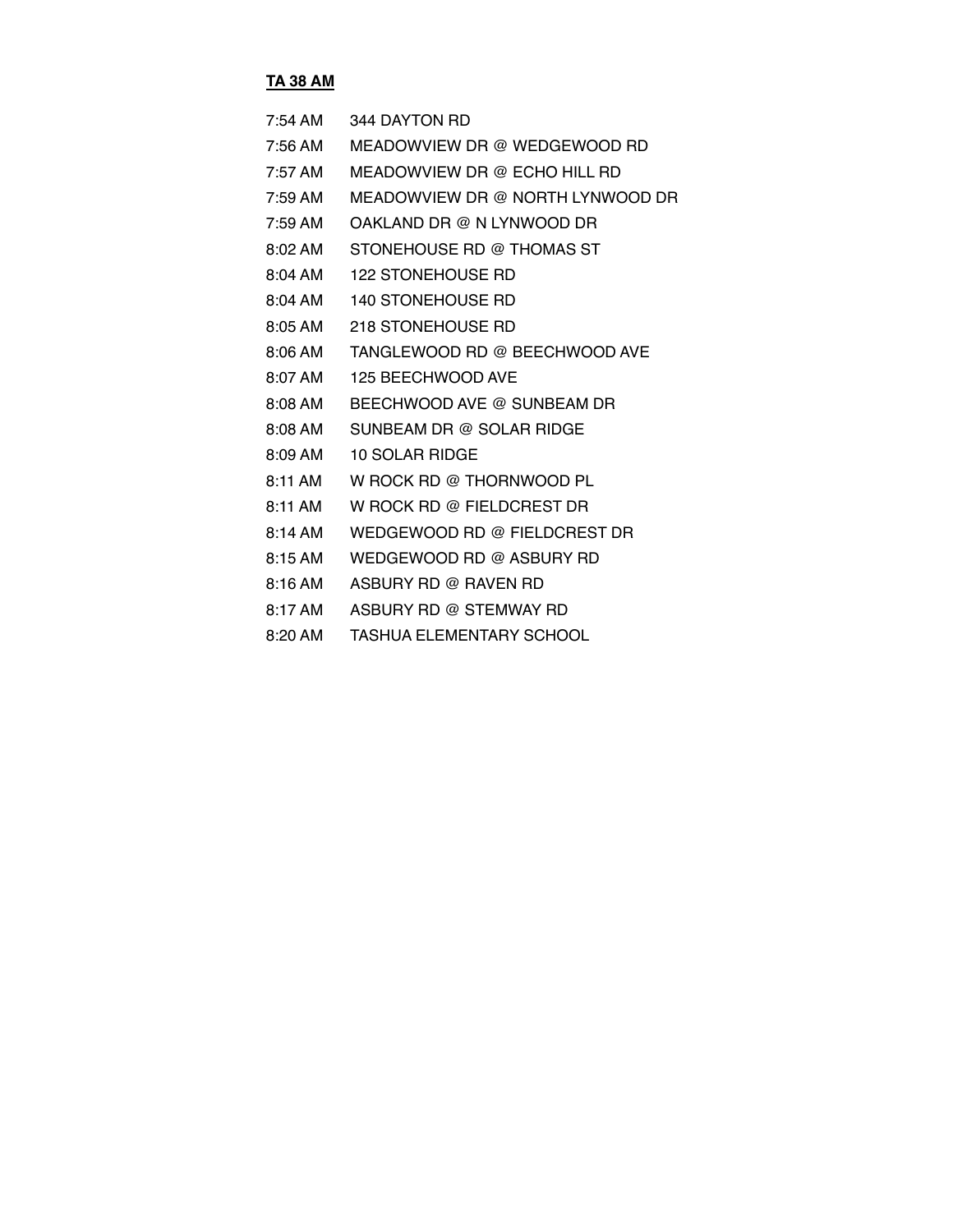## **TA 38 PM**

| 3:20 PM | TASHUA ELEMENTARY SCHOOL         |
|---------|----------------------------------|
| 3:32 PM | 344 DAYTON RD                    |
| 3:33 PM | ASBURY RD @ STEMWAY RD           |
| 3:34 PM | ASBURY RD @ RAVEN RD             |
| 3:36 PM | ASBURY RD @ WEDGEWOOD RD         |
| 3:37 PM | MEADOWVIEW DR @ WEDGEWOOD RD     |
| 3:38 PM | MEADOWVIEW DR @ ECHO HILL RD     |
| 3:39 PM | MEADOWVIEW DR @ NORTH LYNWOOD DR |
| 3:40 PM | OAKLAND DR @ N LYNWOOD DR        |
| 3:43 PM | STONEHOUSE RD @ THOMAS ST        |
| 3:45 PM | <b>122 STONEHOUSE RD</b>         |
| 3:45 PM | <b>140 STONEHOUSE RD</b>         |
| 3:46 PM | W ROCK RD @ THORNWOOD PL         |
| 3:46 PM | W ROCK RD @ FIELDCREST DR        |
| 3:49 PM | WEDGEWOOD RD @ FIELDCREST DR     |
| 3:50 PM | 218 STONEHOUSE RD                |
| 3:51 PM | TANGLEWOOD RD @ BEECHWOOD AVE    |
| 3:52 PM | 125 BEECHWOOD AVE                |
| 3:53 PM | BEECHWOOD AVE @ SUNBEAM DR       |
| 3:53 PM | SUNBEAM DR @ SOLAR RIDGE         |
|         |                                  |

3:54 PM 10 SOLAR RIDGE